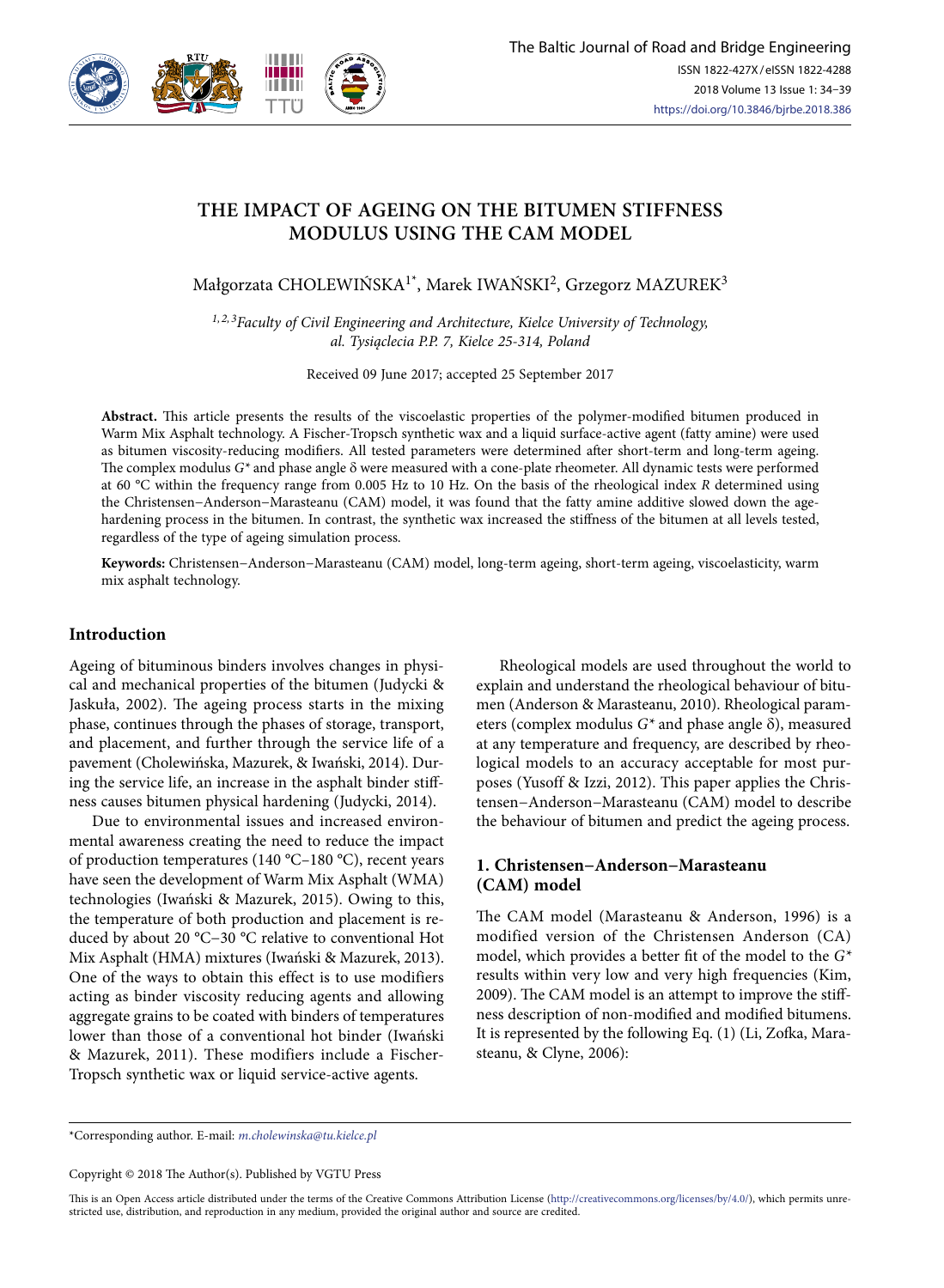$$
\left|G^*\right| = G_g \left[1 + \left(\frac{f_c}{f}\right)^{\nu}\right]^{-\frac{\omega}{\nu}},\tag{1}
$$

where  $G^*$ − complex shear modulus;  $G_g$  – glassy modulus;  $f_c$  – the frequency at the cross point,  $H\rightarrow Z$ ;  $f$  – measurement frequency; *w, v* – experimental curve fitting parameters of the CAM model.

The rheological index *R* was calculated from Eq. (2):

$$
R = \frac{\log 2}{\nu} \,. \tag{2}
$$

The graphical definition (made by this article authors) of the CAM model is shown in Figure 1.



Log frequency *f*, Hz

Figure 1. Graphical definition of the CAM model (author: Grzegorz Mazurek)

Each parameter in Figure 1 is important to fully characterize the bitumen ageing process at a given test temperature. The parameter  $f_c$ , designated as the frequency at the cross point, represents the frequency at which the elastic and viscous portions of the complex modulus *G\** are equal and where the viscous asymptote and glassy modulus cross over. Therefore,  $f_c$  defines the frequency at which the bitumen passes from the elastic to a viscous state and is interpreted as representing the hardness of the bitumen at a given temperature (Anderson et al., 1994). The parameter *w* characterizes the rate at which the complex modulus *G\** converges with the elastic or viscous asymptote. The parameter *v* is used to compute the rheological index *R*. It is closely related to the relaxation spectrum and represents the distance between the asymptotes crossover point and the shear modulus result in the CAM model at frequency  $f_c$  (Figure 1). Thus, in the bitumen more susceptible to ageing, with a low asphaltene content, the shear modulus will be lower, the relaxation spectrum will be greater and the rate of the relaxation-induced decrease in the values of stiffness modulus will be less rapid (Marasteanu & Anderson, 1999).

#### **2. Materials and test methods**

The test material was polymer modified bitumen PMB 45/80-65 with Fischer-Tropsch synthetic wax (Król, Kowalski, Radziszewski, & Sarnowski, 2015) at three contents, 1.5%, 2.5% and 3.5%, and liquid surfactant (fatty amine – FA) at two contents, 0.3 and 0.6%, added to lower the viscosity level (Cholewińska, Iwański, & Mazurek, 2017).

All parameters were determined before and after longterm ageing in the Pressure Ageing Vessel (PAV) test. Prior to PAV, the samples were subjected to Rolling Thin Film Oven Test (RTFOT) (Słowik & Bilski, 2017). Owing to the addition of the low viscosity modifiers, the temperature of the bituminous mixture production was reduced and the samples were conditioned at 135 °C (instead of conventional 163 °C – by *PN-EN 12607-1: Bitumen and bituminous binders. Determination of the resistance to hardening under influence of heat and air. RTFOT method*).

A 25mm diameter cone/plane testing geometry was used to determine the complex modulus *G\** and phase angle  $\delta$  on all test samples. The tests were performed according to *PN-EN 14770: Bitumen and bituminous binders. Determination of complex shear modulus and phase angle. Dynamic Shear Rheometer (DSR).*

#### **3. Approximation of CAM model parameters**

Principal viscoelastic parameters obtained from rheological measurements of the PMB 45/80-65 were the complex modulus  $G^*$  and phase angle  $\delta$  at 60 °C over the frequency range 0.005 to 10 Hz. These parameters are widely applied to analytical methods and pavement design procedures (Kleizienė, Vaitkus, & Čygas, 2016). Parameters of the CAM model were estimated via the non-linear least squares method. Optimisation performed to find the best fit between the experimental and model data was aided by the simultaneous use of Hooke-Jeeves and Quasi-Newton solvers (Chapra & Canale, 2010). As a result, a set of CAM model parameters was obtained (Table 1). The level of the glassy modulus  $G_g$  was established to be  $1·10<sup>6</sup>$  Pa (Marasteanu & Anderson, 1996). Coefficients of determination *R2* were more than 99% and confirmed accurate fitting of the CAM model curve to the experimental results at 60 °C.

The model fitting parameters were used to estimate the rheological index *R*. This parameter is a very useful tool due to its sensitivity to changes in bitumen stiffness in terms of loading time/frequency. Even minor variations in the bitumen stiffness induced by ageing and chemical changes cause a detectable change in rheological index values. Figure 2 shows the graphical interpretation of parameters  $f_c$  and  $w$  and the calculated rheological index  $R$ .

The results for the *G\** as a function of frequency for the bitumen with a fatty amine, obtained from the CAM model, are summarized in Figure 3.

Analysis of the ageing effect on the modified bitumen with FA in Figure 2 indicates that the ageing process caused changes of the  $f_c$  parameter. The values of parameter fc show that the time after which the modified bitumen demonstrates viscous behaviour becomes shorter with increasing content of fatty amines. This parameter needs to be analysed in conjunction with the *w* parameter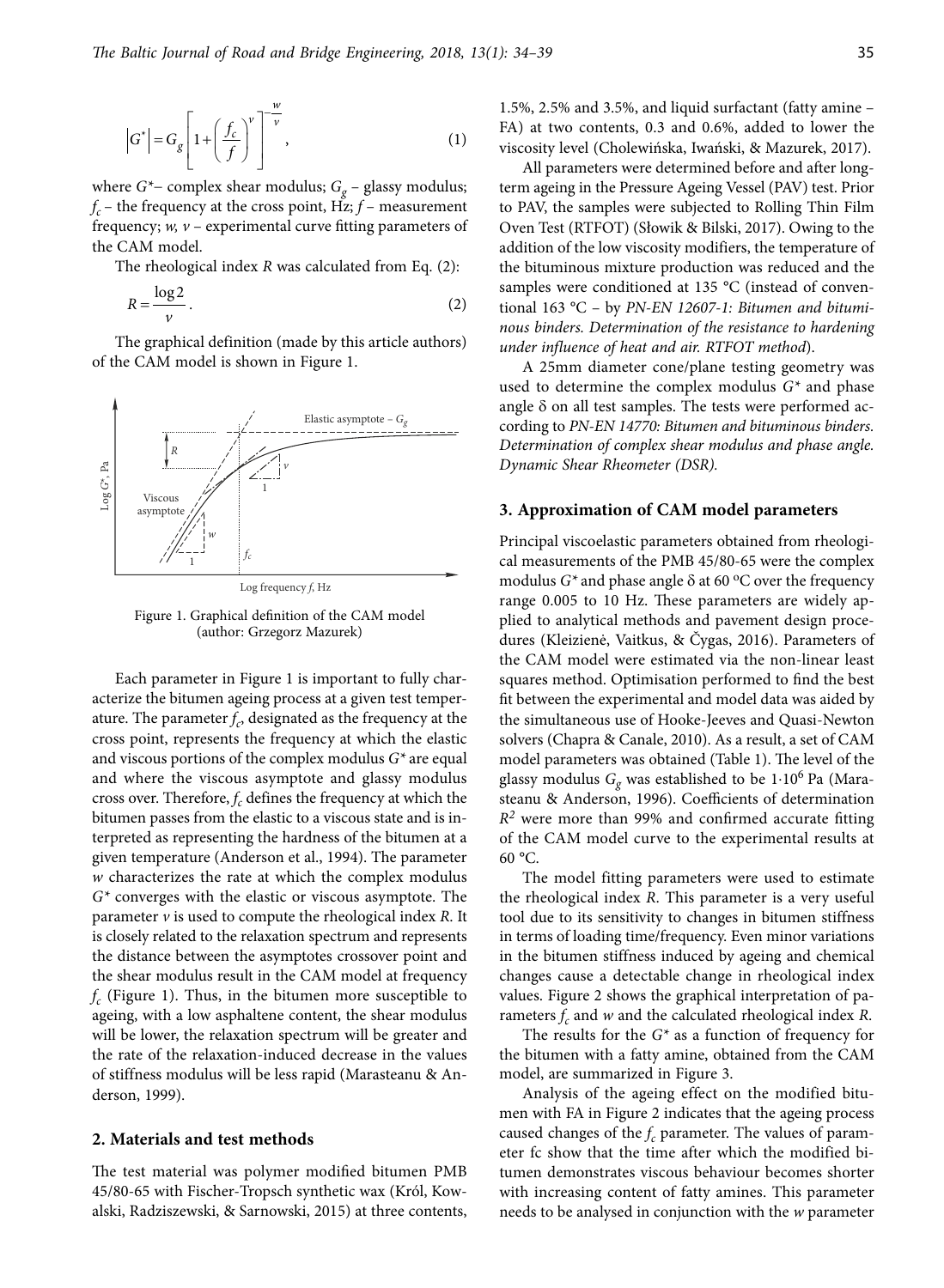| Modifier type      | Additive<br>amount, % | Ageing treatment | CAM model parameters |                    |                  | Rheological index | $R^2$ |
|--------------------|-----------------------|------------------|----------------------|--------------------|------------------|-------------------|-------|
|                    |                       |                  | $f_c$ , Hz           | $\boldsymbol{\nu}$ | $\boldsymbol{w}$ | R                 |       |
| Reference          | $\Omega$              | <b>NEAT</b>      | 0.020                | 0.216              | 3.117            | 1.391             | 99.8  |
| Fatty Amine (FA)   | 0.3                   | <b>NEAT</b>      | 0.526                | 0.241              | 2.111            | 1.254             | 99.9  |
| Fatty Amine (FA)   | 0.6                   | <b>NEAT</b>      | 40.823               | 0.262              | 1.211            | 1.149             | 99.8  |
| Synthetic Wax (SW) | 1.5                   | <b>NEAT</b>      | 10.147               | 0.282              | 1.141            | 1.067             | 99.5  |
| Synthetic Wax (SW) | 2.5                   | <b>NEAT</b>      | 387.323              | 5.912              | 0.691            | 0.051             | 99.5  |
| Synthetic Wax (SW) | 3.5                   | <b>NEAT</b>      | 4792.207             | 4.326              | 0.564            | 0.069             | 99.8  |
| Reference          | $\mathbf{0}$          | RTFOT + PAV      | 0.140                | 0.164              | 1.616            | 1.841             | 99.3  |
| Fatty Amine (FA)   | 0.3                   | RTFOT + PAV      | 0.150                | 0.158              | 1.551            | 1.905             | 99.5  |
| Fatty Amine (FA)   | 0.6                   | RTFOT + PAV      | 3404.622             | 5.082              | 0.687            | 0.059             | 99.1  |
| Synthetic Wax (SW) | 1.5                   | RTFOT + PAV      | 1604.168             | 5.316              | 0.718            | 0.056             | 99.9  |
| Synthetic Wax (SW) | 2.5                   | RTFOT + PAV      | 702.847              | 6.250              | 0.698            | 0.048             | 99.9  |
| Synthetic Wax (SW) | 3.5                   | RTFOT + PAV      | 557.710              | 6.576              | 0.683            | 0.046             | 99.9  |

Table 1. Results of fitting the CAM model at 60 °C



Figure 2. CAM model parameters at 60 °C

to see that compared to the reference bitumen, the modified bitumen becomes plastic very quickly after adding the fatty amine and that the shear modulus *G\** results will be quickly convergent with the ideally viscous behaviour of the bitumen, as shown by the *w* parameter. A combination the CAM model parameters indicates that the use of excessive amount of fatty amines leads to an increase in plastic deformation of bituminous mixtures. This observation is also confirmed by the results in Figure 3, where each time FA is added, the stiffness modulus decreases relative to the reference value. The reduced value of the rheological index *R* shows that adding FA exacerbates sensitivity of the modified bitumen to the time of loading. After ageing, the parameter  $f_c$  increased slightly at a significant decrease of *w* in the reference bitumen. However, the rheological index *R* indicates the increased sensitivity of the bitumen



Figure 3. Complex modulus *G*\* of PMB 45/80-65 bitumen modified with fatty amine versus frequency at 60 °C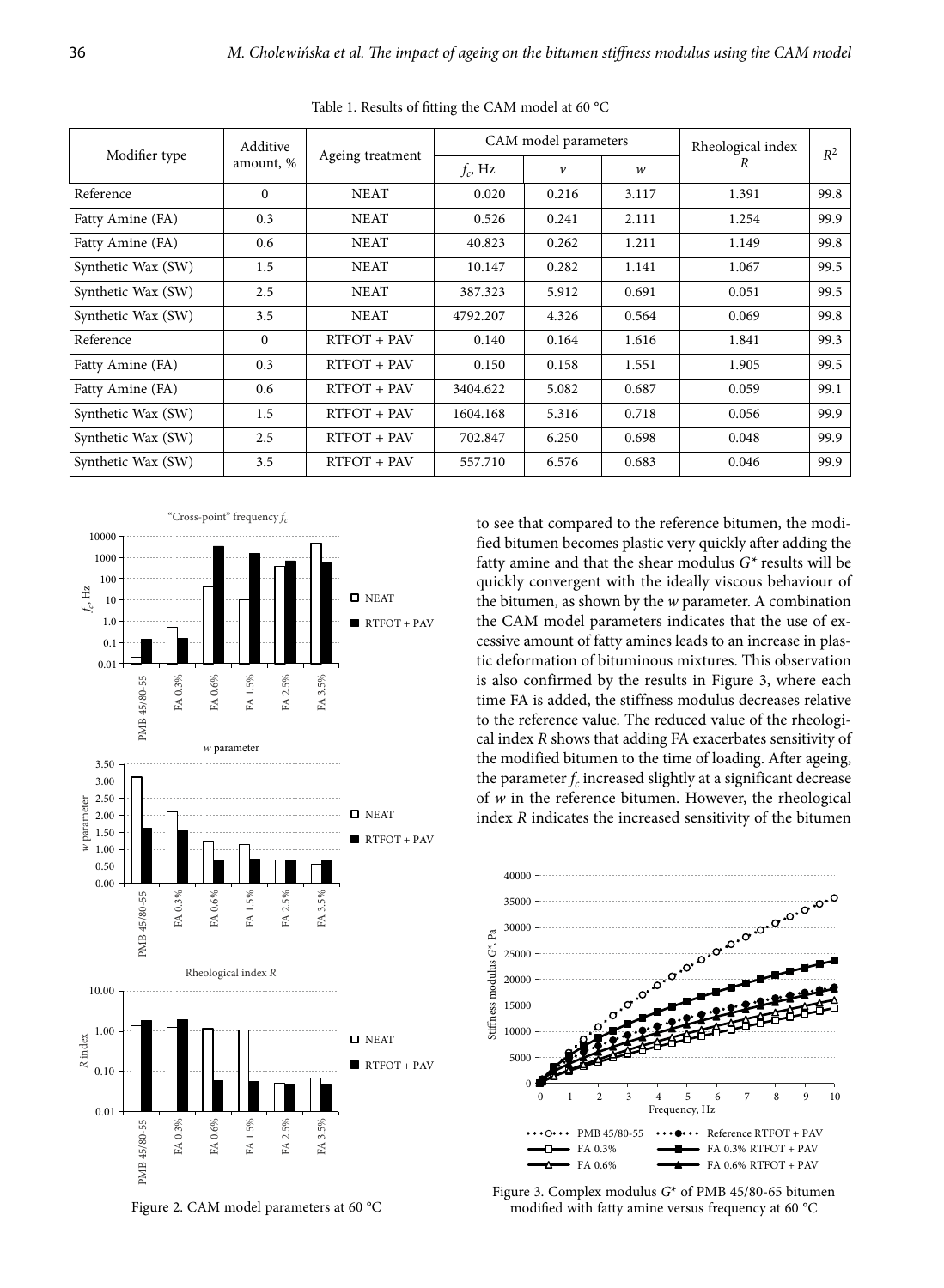to loading time. After ageing, the modified bitumen with fatty amines became a loading time-sensitive material subject to rapid softening and transition to the viscous material. The viscous response is propably a result of the bitumen softening associated with the presence of fatty amines and the degradation of polymer chains (Airey, 2003). The viscous response of the bitumen modified with a high FA content (0.6%) after ageing is interpreted as the antiageing action of the fatty amines and, consequently, as a combined effect of polymer chain degradation and FAinduced softening of the base bitumen. The photographs taken using an epifluorescence microscope according to *PN-EN 13632: Bitumen and bituminous binders. Visualisation of polymer dispersion in polymer modified bitumen*  supplemented the analysis. A comparison of Figure 4a and Figure 4b highlights a finer character of the modified bitumen containing FA after ageing. This suggests an increase in the uniformity of polymer phase dispersion or the effect resulting from the breaking of Styrene–Butadiene–Styrene (SBS) chains. The change in the polymer phase structure confirms previous inference about the ageing character, based on the CAM model analysis.

The results of rheological properties (CAM model) of the polymer-modified bitumen with Fischer -Tropsch wax show slightly different trends. Shear modulus results versus frequencies obtained from the CAM model are shown in Figure 5.

Higher values of the average *G\** distribution as a function of frequency and the lower value of the rheological index *R* were observed with the addition of the F-T wax compared to the effect of the FA addition. After ageing, the *R* index in the F-T wax modified bitumen was at a similar level on the logarithmic scale (Figure 2 (*w* parameter)). Analysis of  $f_c$  and  $w$  parameters indicates that before ageing, the bitumen stiffens with the increasing content of the wax, with a narrow frequency range for stress relaxation. Moreover, the low *w* suggests that despite high sensibility to loading time (narrow relaxation spectrum) caused by the low rheological index, the velocity of bitumen transition to the viscous material is extremely low. The ageing process caused minor changes of rheological parameters in the CAM model, which suggests high homogeneity of the modified bitumen-synthetic wax combination. Figure 4c illustrates microscopic observations. The "needles" dispersed in the polymer phase manifest the presence of synthetic wax crystallites. However, the presence of the wax crystallites increases the stiffness modulus of the modified bitumen compared to the reference bitumen. The crystallites dominate the image of the polymer phase, which shows that compared to fatty amines, synthetic wax more extensively inhibits the softening of the polymermodified bitumen due to polymer chains degradation.

The analysis presented above was supplemented with the global evaluation of both the correlations between rheological parameters of modified bitumen with additions of FA and synthetic wax and the basic bitumen properties, such as penetration, softening point temperature and Fraass temperature, as compiled in Table 2.

No significant correlation was found between the values of parameter *w* and Fraass temperature ( $T_{FRAAGS}$ ) or between the rheological index *R* and penetration (*p* > 0.05). The correlation between the basic and rheological



Figure 5. Complex modulus *G\** of the PMB 45/80-65 bitumen modified with synthetic wax versus frequency at 60  $^{\circ}$ C

a) PMB 45/80-65 reference b) PMB 45/80-65 + 0.6% FA c) PMB 45/80-65 + 3.5% SW



Figure 4. Fluorescence microscopy (zoom  $\times$  200) images of bitumen after ageing (RTFOT + PAV)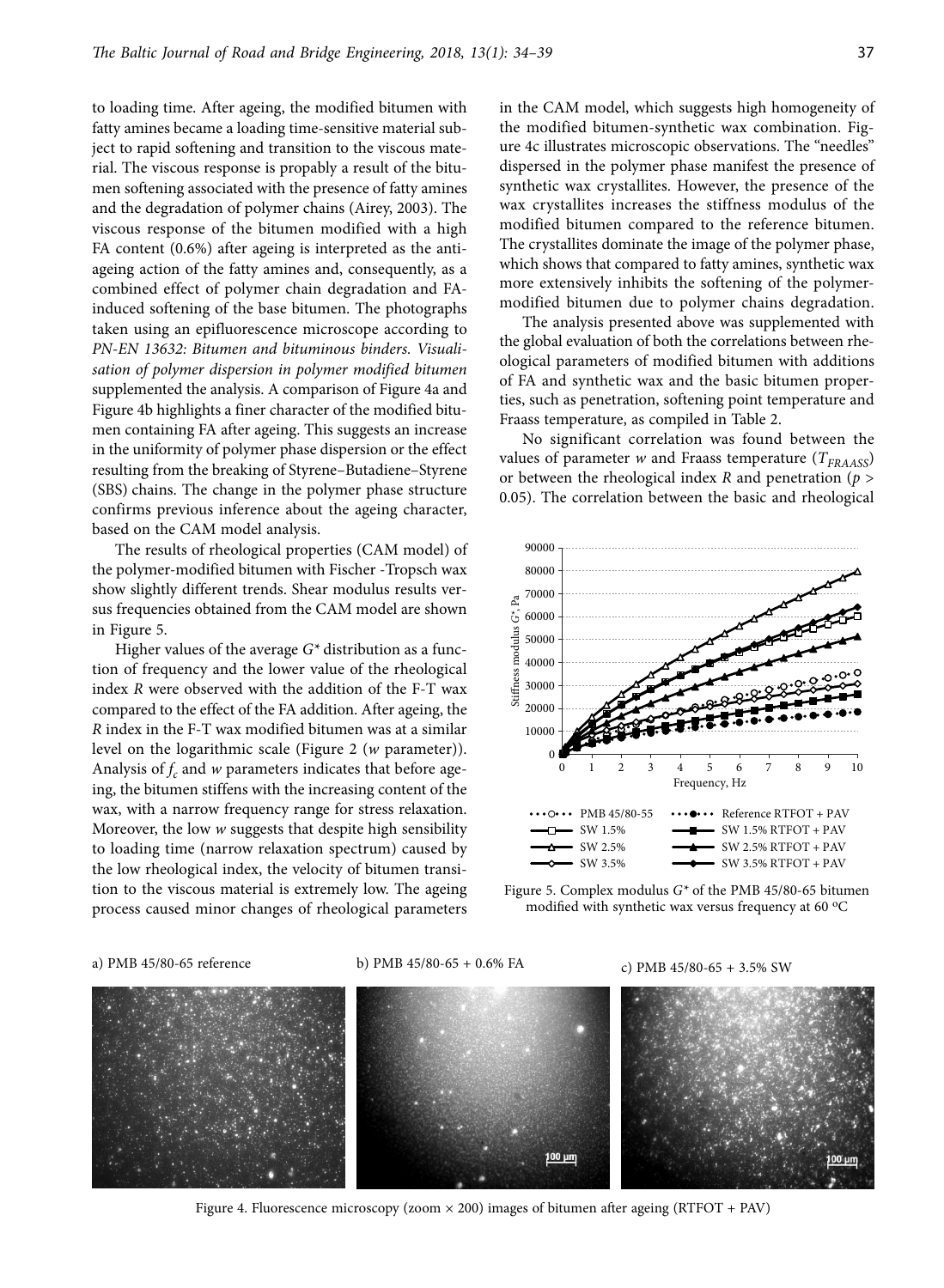| Variable           | Correlations table<br>Red-coloured values are significant |                            |                             |  |  |  |
|--------------------|-----------------------------------------------------------|----------------------------|-----------------------------|--|--|--|
|                    | Penetration,<br>$\times 0.1$ mm                           | $T_{R\&B,}$ <sup>o</sup> C | $T_{FRAASS}$ <sup>o</sup> C |  |  |  |
| $R$ -index         | $r = 0.560$                                               | $r = -0.610$               | $r = -0.580$                |  |  |  |
|                    | $p = 0.058$                                               | $p = 0.034$                | $p = 0.048$                 |  |  |  |
| w                  | $r = 0.590$                                               | $r = -0.660$               | $r = -0.560$                |  |  |  |
|                    | $p = 0.045$                                               | $p = 0.020$                | $p = 0.057$                 |  |  |  |
| $\boldsymbol{\nu}$ | $r = -0.620$                                              | $r = 0.620$                | $r = 0.620$                 |  |  |  |
|                    | $p = 0.033$                                               | $p = 0.032$                | $p = 0.032$                 |  |  |  |

Table 2. Correlation matrix of basic properties and CAM model parameters

parameters of the bitumen was low, with  $r < 0.65$ . In addition, the corresponding *p*-value is close to the critical level of 0.05. Therefore, the ageing of polymer-modified bitumen with FA or F-T wax has to be explained, in addition to the basic parameters, by advanced rheological assessment techniques accounting for the effect of the loading time.

#### **Conclusions**

The following conclusions were formulated based on the tests performed.

- 1. The Christensen−Anderson−Marasteanu (CAM) model fit values for the polymer-modified bitumen with synthetic wax and fatty amines at 60 °C show a high correlation at the level of more than 99%.
- 2. Fatty amines reduce the complex stiffness modulus of the reference bitumen before and after ageing.
- 3. As a result of ageing, the modified bitumen with fatty amines becomes a material sensitive to loading time and consequently shows a viscous response.
- 4. The use of synthetic wax increases the loading time sensitivity of bitumen (narrow relaxation spectrum) caused by a low level of the theological index; however, the velocity at which the bitumen will reach the viscous character is very low.
- 5. Synthetic wax is an insignificant factor in the bitumen or polymer homogeneity changes and contributes to an increase in the complex stiffness modulus of the reference bitumen, thus, influencing the deformation reduction in bituminous mixtures produced with the wax.
- 6. The presence of synthetic wax has a positive effect of inhibiting the decrease in the modified bitumen viscosity due to the degradation of polymer chains.
- 7. The basic bitumen parameters were found to show weak correlation with the Christensen−Anderson− Marasteanu (CAM) model parameters, what explains very well the changes of the stiffness modulus in the bitumens under analysis. To perform a

comprehensive analysis of ageing, more advanced rheology methods have to be used.

- 8. The synthetic wax additive contributes to reaching higher results of complex modulus *G\** than fatty amines additive.
- 9. The aging process causes an increase in complex modulus *G\** results in case of fatty amines modified bitumen. However, in case of wax modified bitumen a decrease in *G\** results was observed after RTFOT+PAV conditioning.

# **References**

- Airey, G. D. (2003). Rheological properties of styrene butadiene styrene polymer modified road bitumens. *Fuel,* (82), 1709- 1719. http://doi.org/10.1016/S0016-2361(03)00146-7
- Anderson, D. A., Christensen, D. W., Bahia, H. U., Dongré, R., Sharma, M. G., Antle, C. E., & Button, J. (1994). Binder characterization and evaluation. Volume 3: Physical Characterization. *SHRP-A-369*. National Research Council, Washington  $DC$
- Anderson, D. A., & Marasteanu, M. (2010). Continuous models for characterizing linear viscoelastic behavior of asphalt binders. *ISAP Workshop on Asphalt Binders and Mastics,* 16-17 September 2010.
- Chapra, S. C., & Canale, R. P. (2010). *Numerical Methods for Engineers* (6th ed.). Mc Graw-Hill.
- Cholewińska, M., Iwański, M., & Mazurek, G. (2017). Viscoelastic properties of polymer modified bitumen in warm mix asphalt technology in terms of ageing. *Procedia Engineering,*  (72), 401-408.

http://doi.org/10.1016/j.proeng.2017.02.007

- Cholewińska, M., Mazurek, G., & Iwański, M. (2014). Properties of bitumen with modifying additives after short-term ageing. *Budownictwo i Architektura, 13*(1), 15-27.
- Iwański, M., & Mazurek, G. (2011). The influence of the lowviscosity modifier on viscoelasticity behaviour of the bitumen at high service temperatures. *8th International Conference Environmental Engineering*, 19-20 May 2011. Vilnius, Lithuania.
- Iwański, M., & Mazurek, G. (2013). Optimization of the synthetic wax content on example of bitumen 35/50. *11th International Conference "Modern Building Materials, Structures and Techniques",* 16-17 May 2013.

http://doi.org/10.1016/j.proeng.2013.04.054

- Iwański, M., & Mazurek, G. (2015). Effect of Fischer-Tropsch synthetic wax additive on the functional properties of bitumen. *Polimery,* (4), 272-278. http://doi.org/10.14314/polimery.2015.272
- Judycki, J. (2014). Influence of low-temperature physical hardening on stiffness and tensile strength of asphalt concrete and stone mastic asphalt. *Construction and Building Materials,*  (61), 191-199.

http://doi.org/10.1016/j.conbuildmat.2014.03.011

Judycki, J., & Jaskuła, P. (2002). The influence of ageing and action of water and frost on changes of properties of asphalt mixes. *VIII Konferencja Naukowa Komitetu Inżynierii Lądowej i Wodnej PAN i Komitetu Nauki PZITB*, Krynica: 221-233.

Kim, Y. R. (2009). *Modelling of asphalt concrete*. McGraw-Hill.

Kleizienė, R., Vaitkus, A., & Čygas, D. (2016). Influence of asphalt visco-elastic properties on flexible pavement performance. *The Baltic Journal of Road and Bridge Engineering,*  (4), 313-323. http://doi.org/10.3846/bjrbe.2016.36